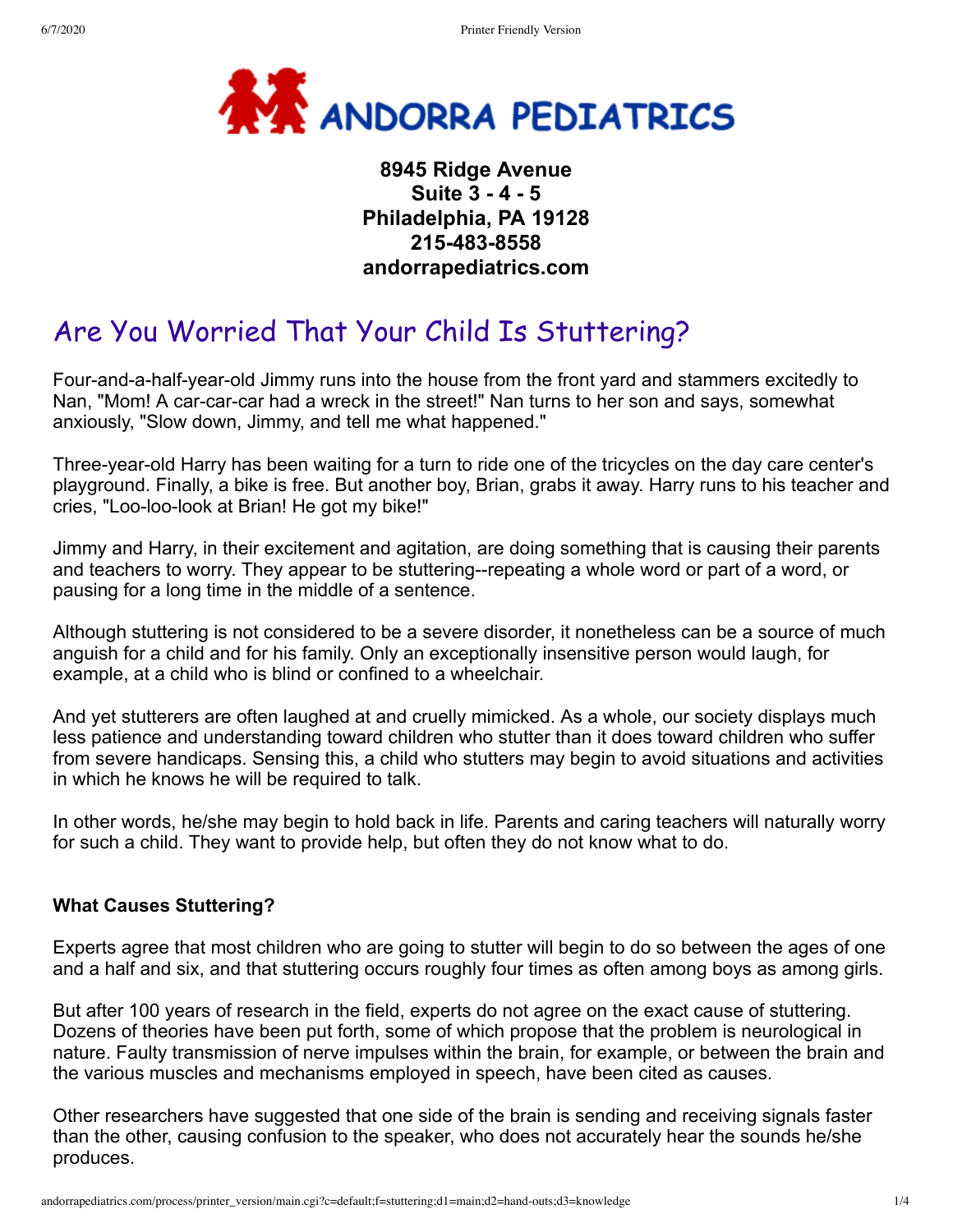Still others propose that stuttering results when neither side of the brain has achieved clear dominance over the other. Most people have a dominant side. It accounts, for example, for our being left-handed or right-handed.

And some experts think that the problem is a malfunction in the auditory mechanism that creates a slight lag between the time the speaker produces a sound and the time he/she hears it.

Each of these different theories has its adherents. But most experts agree on this point: Stuttering tends to manifest itself only in certain stressful situations.

This explains why stutterers can sometimes speak with perfect fluency when reciting or reading aloud as part of a group, for example, or when singing either with a group or alone.

Indeed, certain treatment programs make a point of having stutterers read aloud together to prove to them that, contrary to what they might believe, they do not always stutter and they do not have to stutter.

#### **The Psychological Factor**

One of the most widely held explanations of stuttering stresses the interpersonal aspect of language, and recognizes that the distress felt by a person who is afraid he/she will stutter, can actually trigger the very speech problems he/she fears.

In essence, this theory--called the diagnosogenic approach -- holds that full-blown stuttering develops only after important people in the child's life become concerned about his/her nonfluencies, which all children show at one time or another. Once the child is aware of his/her parent's concern, he/she becomes even more self-conscious and fearful about speaking. Soon the child's every attempt to speak is preceded by an anticipatory struggle over whether he/she will be able to say what he/she wants to say.

According to Oliver Bloodstein, PhD, professor of speech pathology at New York's Brooklyn College and one of the leading scholars in the field, stutterers themselves report that it is precisely the anticipation of difficulty that causes the struggle reaction and their speech difficulties. Almost without exception, Bloodstein reports, stutterers say that they can pronounce any word fluently except when they feel it is important to do so or when they expect to stutter.

It is also known that stuttering runs in families, although this does not prove that it is an inherited disorder.

A parent, whose own sibling stutters, for example, or who has observed signs of stuttering in an older child, is likely to be upset by any sign of nonfluency. The parent unintentionally reinforces the child's self-consciousness, and compounds his/her problem by becoming anxious each time he/she has trouble speaking.

As with other developmental difficulties, a genetic predisposition can be minimized or magnified depending on how parents and other important adults react to the first signs of trouble.

#### **Speech Problems Are Normal**

Actually, Jimmy and Harry, the boys discussed earlier, may not have been stuttering in the strict sense of the word. Certainly they were talking nonfluently. But everybody is nonfluent at times.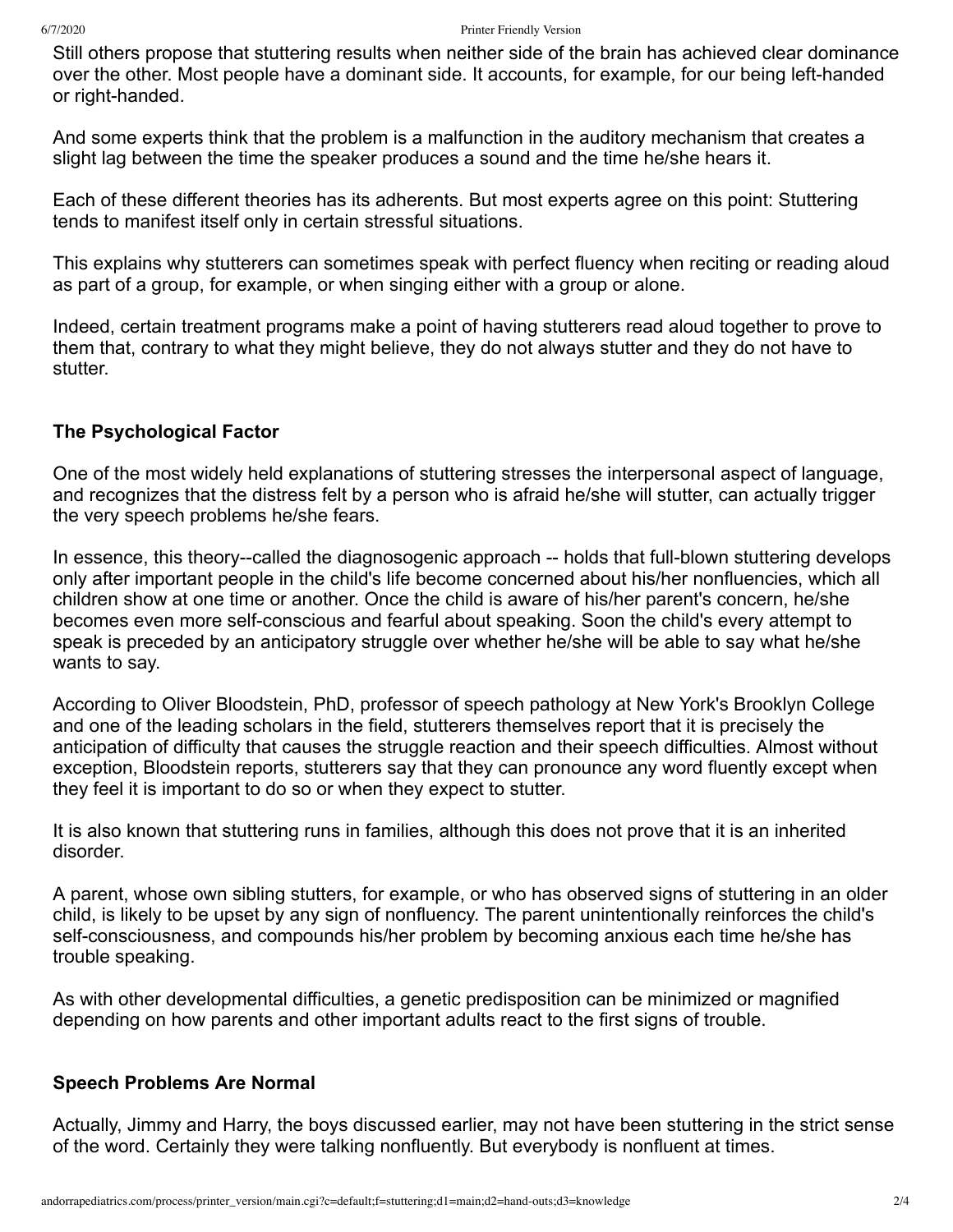When professors insert unneeded "uhs" into our lectures, we are being nonfluent. When athletes mutter "You know"' over and over during an interview, they are being nonfluent too. But unless these habits get out of hand, we do not label them as stuttering.

Nor should we be too concerned when little children have difficulty expressing themselves. From the time they speak their first word until they become truly competent speakers during their teenage years, children are often nonfluent.

In their early years, especially between the ages of one and a half and six, children are always groping for the right word and having difficulty finding it. This happens particularly in moments of excitement, when they have accomplished something miraculous like building a house out of interlocking blocks, and want to share their achievement. In their excitement, they may have difficulty deciding whether to say, "Look at what I made" or "See what I did," and the announcement might come out, "Loo-loo-look at what I did." Experts consider this kind of groping for words to be normal developmental nonfluency.

## **Adult Dos And Dont's**

The first time a child has difficulty expressing himself/herself, a parent will usually smile, pat the child and say something like, "Slow down, Jimmy, and you'll be able to say it." But when the same thing happens again and again, a parent may become concerned and impatient, until finally the parent may say sharply to the child, "I told you to quit repeating words like that."

Later the parent may say to their spouse, "I am afraid Jimmy is developing a stuttering problem." If Jimmy overhears this remark, he will become that much more nervous and self-conscious about his speech.

Parents should talk with the child's teacher (if the teacher has not already brought the situation to their attention) to determine whether the child is having the same difficulties at school. If not, or if the child is having trouble at school but not at home, parents and teachers will know where to look for the major source of the child's stress.

Chances are, however, that if the child's nonfluency has reached the stage of early stuttering, it will occur both at home and at school.

If this is the case, parents should have the child examined by a pediatrician who can assess the child's overall health and the severity of his/her difficulty before getting a referral to an appropriate speech and language specialist.

#### **Treatment For Stuttering**

The first thing a specialist (usually called a speech pathologist or speech therapist) will do is conduct a more complete assessment of the child's language skills. This will include information about how the parents are reacting to the child's non-fluency. Then the specialist will either offer guidance to the parents or recommend an appropriate treatment program for the child.

It must be said that some experts feel very strongly that a child who has not yet reached school age should not receive formal speech therapy because the therapy may have the boomerang effect of increasing the child's self-consciousness and anxiety about speaking and thus magnify his difficulties.

Other experts have found, however, that supportive therapy during these early years can help a child overcome his/her nonfluency before it becomes even more severe and deeply entrenched. Although programs vary in the emphasis they place on behavior modification, relaxation, the enhancement of